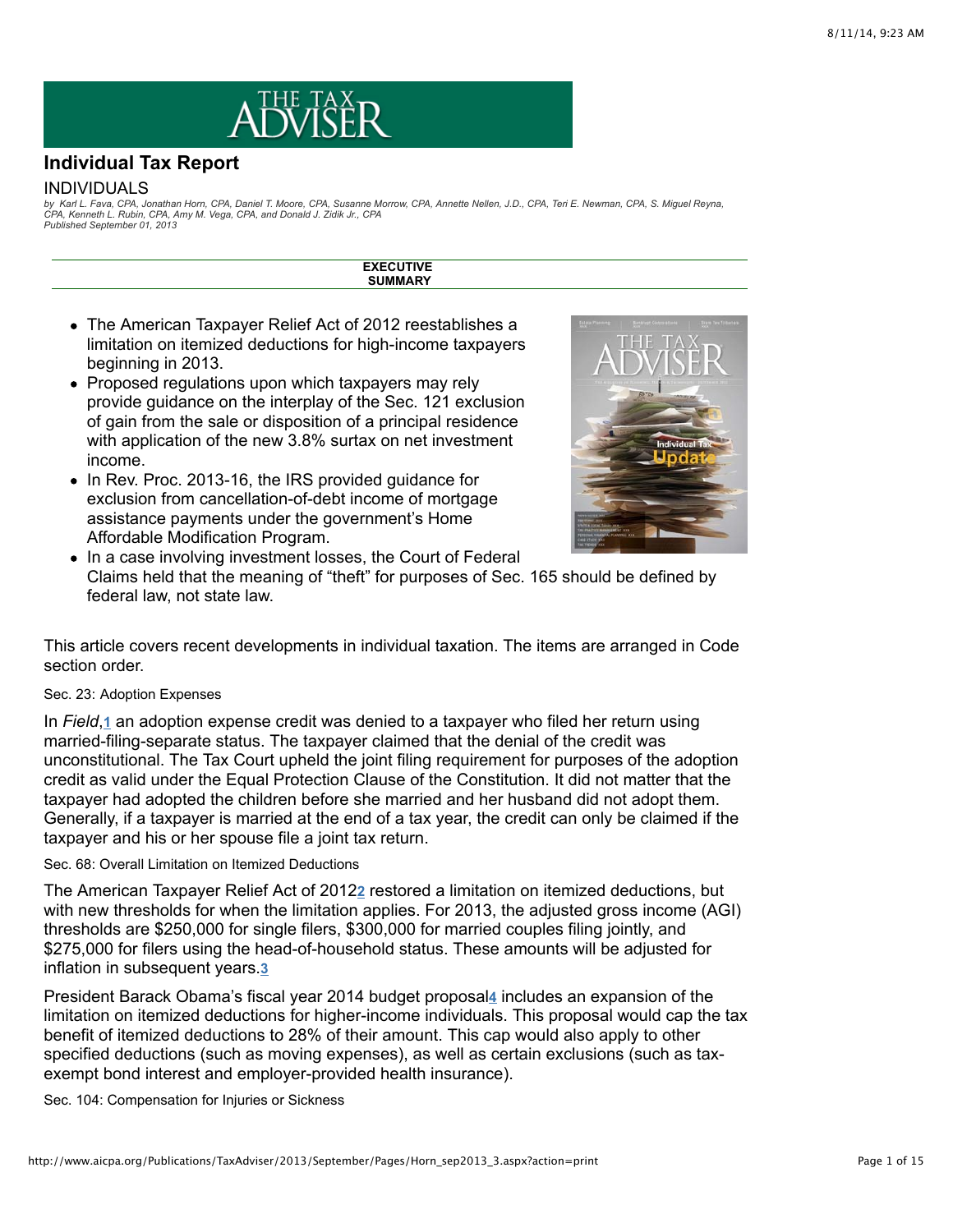Scott<sub>[5](http://www.aicpa.org/Publications/TaxAdviser/2013/September/Pages/Horn_sep2013_3.aspx?action=print#fn_5)</sub> involved the question of how much of a firefighter's pension was taxable when his retirement was due to a service disability. The taxpayer was injured on the job when he had more than 36 years of service and was entitled to pension payments. His monthly retirement pension amount was \$9,913, and his disability pension was \$5,148. He was entitled to collect only the higher amount. In 2006, the payor of the pension reported to the taxpayer and IRS that the difference between these two amounts, \$4,765 per month, was taxable (for the year, the reported taxable amount was \$61,430). The taxpayer originally reported that amount on his return but then filed an amended return seeking a refund on the position that, because he retired due to a permanent service-connected disability, none of the pension income was taxable under Sec. 104 and Regs. Sec. 1.104-1(b).

The government relied on Rev. Rul. 80-44,<u>6</u> which holds that if a person is entitled to receive the greater of a service pension or a service-connected disability pension and the service pension is greater, the difference between the two amounts is taxable. The district court agreed with this interpretation.

The court found that the taxpayer's reliance on the Ninth Circuit's decision in *Picard*<sub>Z</sub> was misplaced. In that case, a police officer's disability pay was reduced when he later qualified for retirement pay. In this case, the taxpayer's retirement pay was greater than his disability pay. Thus, the court held, there was no "conversion" of the disability pay into regular retirement pay. The court noted that the taxpayer "receives a portion of both pensions—at least for federal income tax purposes."

InSmallwood, 8 the taxpayer received \$995,000 to settle her legal complaint alleging workplace race and gender discrimination and related claims. She paid tax on the award less the contingent fee paid to her attorney (almost 50%), but then sought a refund, claiming that the award was excludable under Sec. 104. At issue was whether the award was received for personal injuries.

The court noted that under Sec. 104(a)(2), damages received for emotional distress are excludable only if the distress is due to physical injury or physical sickness or to the extent the damages do not exceed medical costs attributable to the emotional distress. The court had to determine whether the payments to the taxpayer were intended to compensate her for physical injuries, noting that a settlement agreement is important in making this determination. If the agreement is not specific, a court next looks to the payor's intent.

In case pleadings, the taxpayer stated that she developed "Hashimoto's autoimmune disease" due to the stress, as well as a number of other ailments, including vertigo, vomiting, and low blood pressure, that required hospitalization and medication. Based on the evidence presented, the court found that whether any portion of the settlement payment was intended to be for physical injuries or physical sickness was a genuine issue of material fact. However, it held that she could not prevail, as a matter of law, because her complaint did not extensively concern physical injuries or sickness.

#### Sec. 108: Income From Discharge of Indebtedness

Under Secs. 108(a)(1)(E) and (h), discharge-of-indebtedness income from qualified principal residence debt of up to \$2 million (\$1 million for married taxpayers filing separately) is excluded from gross income. The American Taxpayer Relief Act of 2012 extended this exclusion to qualified principal residence debt discharged before Jan. 1, 2014.

InRev. Proc. 2013-16,<sup>9</sup> the IRS provided guidance for homeowners participating in the Home Affordable Modification Program's Principal Reduction Alternative (HAMP PRA). To the extent that a borrower under HAMP PRA uses a property as his or her principal residence or the property is occupied by the borrower's legal dependent, parent, or grandparent without rent being charged or collected, the borrower can exclude from gross income under the general welfare exclusion the PRA payments HAMP makes to the investor in a mortgage loan. But the borrower must include these payments in gross income to the extent the property is used as a rental property or is vacant and available to rent.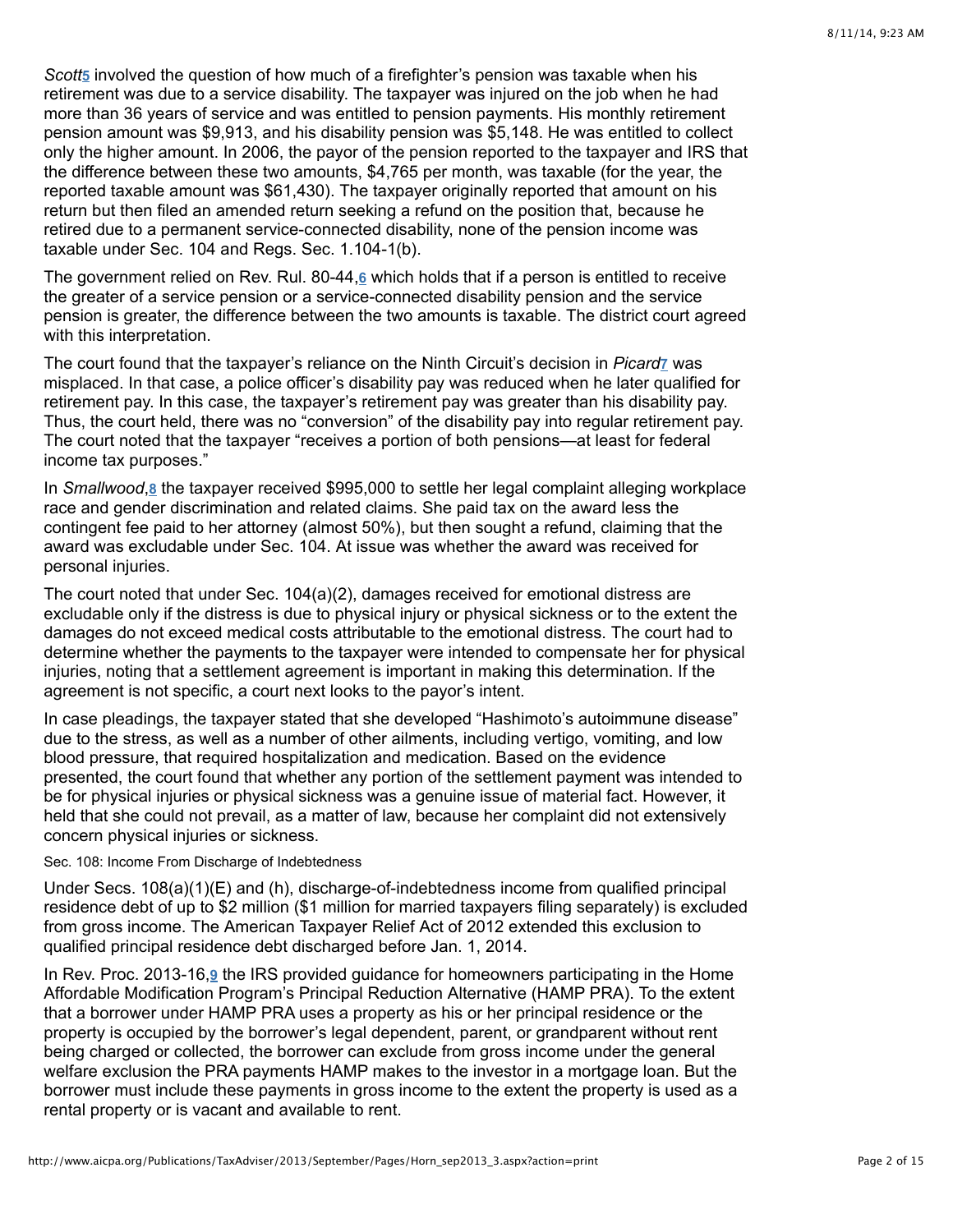#### Sec. 117: Qualified Scholarships

Aseries of IRS letter rulings10 examined exempt private foundations' grant-making procedures for providing scholarships to dependent children of employees of a specified company or other eligible student recipients. The IRS found that the awards constituted qualified scholarships within the meaning of Sec. 117 and were excludable from the gross income of the recipients, subject to the limitations in Sec. 117(b).

#### Sec. 121: Exclusion of Gain From Sale of Principal Residence

The IRS issued proposed regulations (along with FAQs[\)](http://www.aicpa.org/Publications/TaxAdviser/2013/September/Pages/Horn_sep2013_3.aspx?action=print#fn_11)<sup>11</sup> that include guidance on the interplay of the new 3.8% surtax on net investment income and gains imposed by Sec. 1411 and the exclusion of gain from the sale of a principal residence under Sec. 121 (up to \$250,000 for a single taxpayer and \$500,000 for married taxpayers filing jointly). Gain on a post-2012 sale of a principal residence in excess of the excluded amount increases net investment income for purposes of the 3.8% surtax and net capital gain under the general tax rules. This excess gain thus could be subject to the net investment income tax imposed by Sec. 1411. The entire gain on the sale of a home not covered by this exclusion (e.g., a second home) could be entirely includible in net investment income.

# Sec. 152: Dependent Defined

In a Tax Court case[,](http://www.aicpa.org/Publications/TaxAdviser/2013/September/Pages/Horn_sep2013_3.aspx?action=print#fn_12) 12 the IRS challenged a dependency exemption, child tax credit, and an additional earned income tax credit that a taxpayer claimed [f](http://www.aicpa.org/Publications/TaxAdviser/2013/September/Pages/Horn_sep2013_3.aspx?action=print#fn_)or 2008 with respect to the infant son of his half-brother. The child lived with the taxpayer more than one-half of 2008, during which the taxpayer contributed \$150 per month for food, diapers, clothing, and shoes for the child. The taxpayer's total income for the year was \$9,559.

The court held that the taxpayer's nephew was not a qualifying relative of the taxpayer under Sec. 152(d), but the nephew was the taxpayer's qualifying child under Sec. 152(c). Therefore, the taxpayer was entitled to the dependency exemption deduction and the credits. A qualifying child is an individual who: (1) bears a specified relationship to the taxpayer, (2) shares the same abode for more than half the tax year, (3) meets the specific age requirement, and (4) does not provide over one-half of his or her own support. The court rejected the IRS's position that the child did not live with the taxpayer at least half the year because it was based only on an informal statement the taxpayer made to an unidentified IRS representative and was rebutted by the taxpayer's statements on multiple other occasions. The IRS also argued that the taxpayer was not the correct person to take the dependency exemption deduction under the Sec. 152(c)(4) tie-breaker rules, but the Tax Court found that the taxpayer was the only person who qualified to take the dependency exemption deduction, so the tie-breaker rules did not apply.

**Practice tip:** This case provides two key points in tax planning. First, the requirements for a qualifying relative versus a qualifying child are different. It is important to ask about the relationship of all household members before determining who may take an exemption. Second, proper documentation of financial support should be maintained in case a dependency issue ever comes into question.

In Begay[,](http://www.aicpa.org/Publications/TaxAdviser/2013/September/Pages/Horn_sep2013_3.aspx?action=print#fn_13) 13 the taxpayer was a tribal elder of the Navajo Nation and claimed a dependency exemption, head-of-household filing status, an earned income tax credit, and a child tax credit for a "clan relative," claiming the child as a "nephew" on her 2009 tax return, even though the child was not related to her in any of the ways specified for a qualifying child under Sec. 152(c) (2) or for a qualifying relative under Secs. 152(d)(2)(A) through (G). Originally, the IRS sent a notice of deficiency that disallowed the dependency exemption, but after review, the IRS conceded that the taxpayer did satisfy the requirements for the dependency exemption because the child was her qualifying relative as an unrelated household member under Sec. 152(d)(2)(H). The dependency exemption and head-of-household filing status therefore were allowed, but not the tax credits, which require a qualifying child.

The taxpayer claimed that denying qualifying child status for a clan relative violated her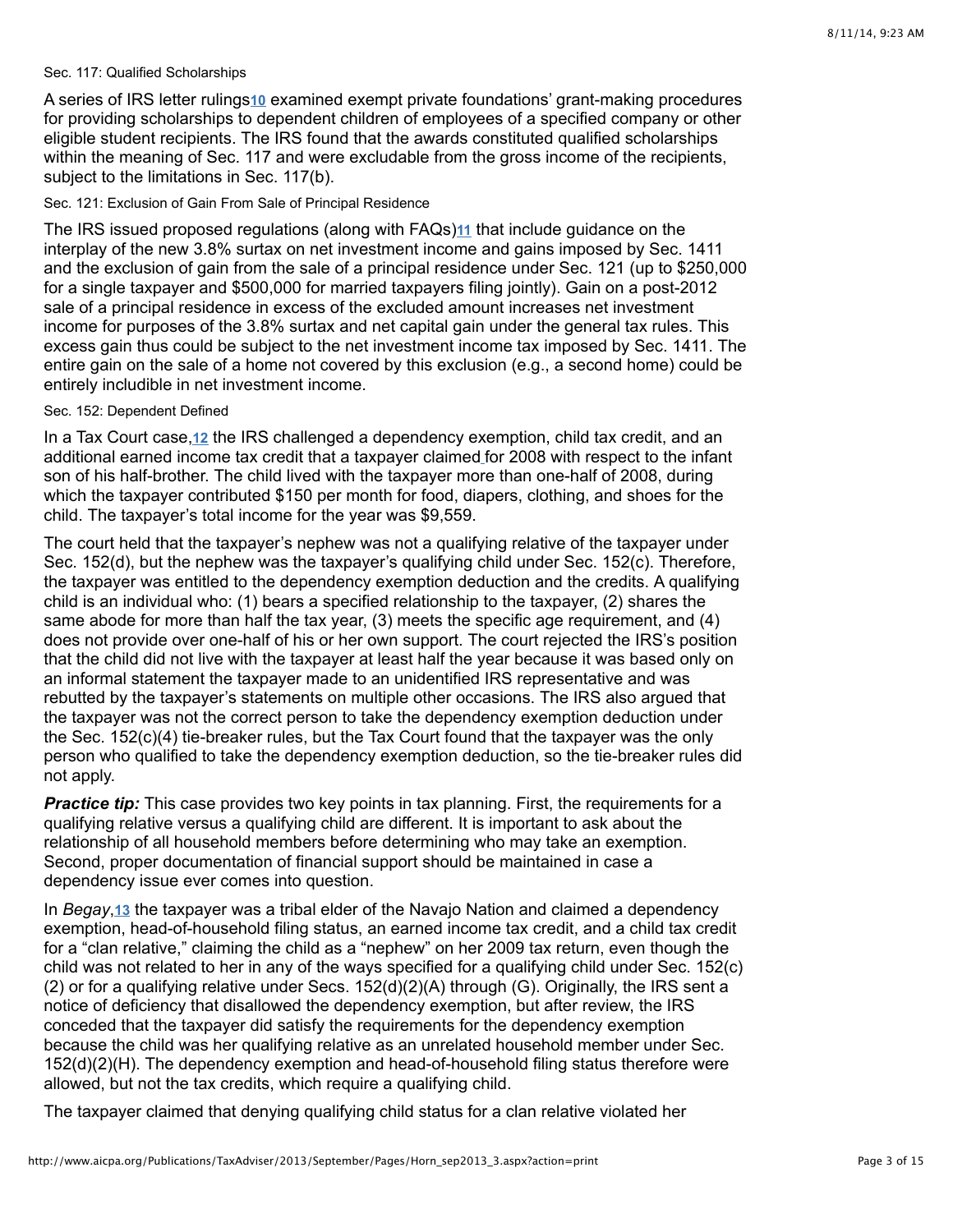constitutional rights under the Free Exercise Clause of the First Amendment to the U.S. Constitution, but the Tax Court did not accept her arguments. With respect to her First Amendment claim, the taxpayer argued that Navajo culture and tradition obligate clan members to provide for children of other members as if they were their own and that the denial of qualifying child status due to the Sec. 152(c) relationship classification hindered the fulfillment of her religious obligations. However, the Tax Court found that the taxpayer had not shown that the denial placed a substantial burden on her in fulfilling that obligation. The court stated that the tax benefit from Sec.  $152(c)(2)$  does not condition the receipt of the benefit on the taxpayer's fulfilling or not fulfilling her obligation to the clan relationships or the specific obligation to the child in question. Therefore, the taxpayer was not forced to choose between following the tenets of her religion and receiving a governmental benefit.

#### Sec. 162: Trade or Business Expenses

In Guy,<sup>[14](http://www.aicpa.org/Publications/TaxAdviser/2013/September/Pages/Horn_sep2013_3.aspx?action=print#fn_14)</sup> the IRS denied the taxpayer's deduction for a portion of legal fees incurred for challenging his reassignment from research to clinical pursuits by his university employer. The taxpayer claimed that the legal fees were legitimate business expenses, since his research led to the receipt of a profit-making patent. The court agreed. However, it allowed only a portion of the claimed expenses. The taxpayer deducted \$17,600 in legal fees on his 2007 tax return (of which \$17,500 was claimed at trial) but had paid \$10,000 of that amount in 2006. As a cashbasis taxpayer, he therefore lost the portion of the claimed expenses above those paid in 2006 and was subject to a Sec. 6662(a) accuracy-related penalty as well.

In Striefel[,](http://www.aicpa.org/Publications/TaxAdviser/2013/September/Pages/Horn_sep2013_3.aspx?action=print#fn_15) 15 a taxpayer received notice from the IRS that his 2008 tax return had been selected for audit, specifically his expenses on Schedule C, *Profit or Loss From Business*, as an independent contractor providing field engineering services. Subsequent to that notice, but before the scheduled audit, he was diagnosed with a fatal medical condition and was told he would likely die shortly. Following his release from a hospital, the taxpayer destroyed all his business records. The court rejected his attempts to use secondary-source records to substantiate his claimed expenses (particularly travel, lodging, and meals and entertainment). In upholding an accuracy-related penalty, the court said, "Although petitioner was understandably upset at the time, his actions were not justifiable, reasonable, or prudent under the circumstances."

# Sec. 163: Interest

InLetter Ruling 201316003,16 the IRS granted an individual an extension of time to make an election on Form 4952, *Investment Interest Expense Deduction*, to treat qualified dividend income and net capital gains as investment income under Sec. 163(d)(4)(B).

The taxpayer, relying on his paid tax return preparer, failed to make a timely election to treat qualified dividend income and net capital gains as investment income. The tax preparer did not advise the taxpayer of the election's availability when preparing his return. In the subsequent year, when the taxpayer questioned the tax preparer about the interest expense carryover, the tax preparer discovered the availability of the election that had been missed in the prior year. He then advised the taxpayer to submit a ruling request to file a late election under Regs. Secs. 301.9100-1 and -3, which the IRS granted.

#### Sec. 165: Losses

Goeller<sup>[17](http://www.aicpa.org/Publications/TaxAdviser/2013/September/Pages/Horn_sep2013_3.aspx?action=print#fn_17)</sup> exhibits a significant change in thinking on how "theft" should be defined for Sec. 165 purposes. Over a nine-year period, husband and wife taxpayers invested about \$900,000 in a business that bought and sold residential real estate and invested in mortgages and in tandem investments. The taxpayers received interest income and return of capital from the company over these years. In 2004, the taxpayers requested that the company return \$260,000 to them, but it was experiencing financial troubles that escalated to bankruptcy. The taxpayers had an unsecured loss of \$708,000, which they argued included a theft loss of approximately \$407,000. This loss resulted in a net operating loss (NOL) in 2004 and a carryback. The IRS argued there was no NOL.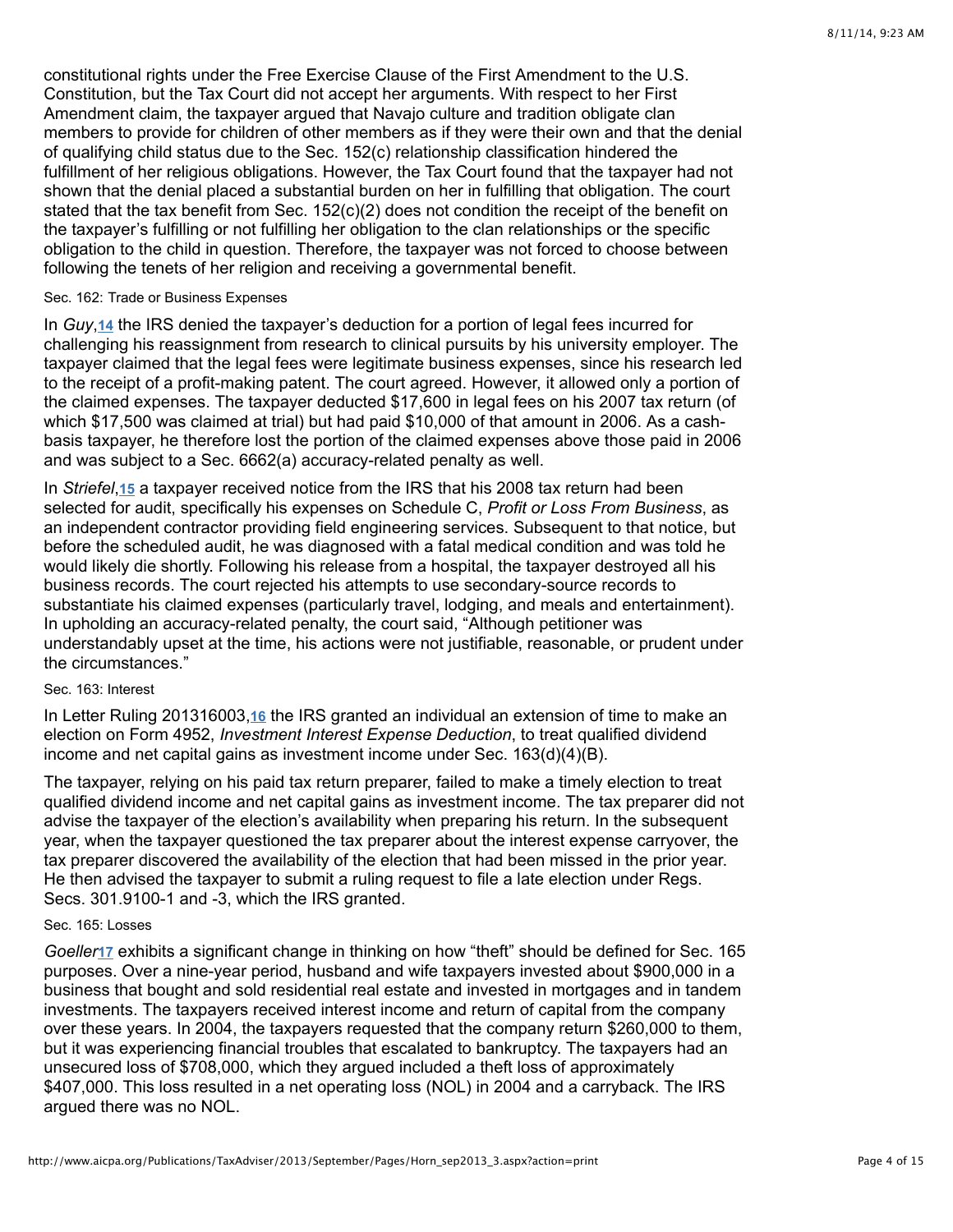In determining whether there was a theft loss for Sec. 165 purposes, the Court of Federal Claims observed that both parties cited *Edwards v. Bromberg* [18](http://www.aicpa.org/Publications/TaxAdviser/2013/September/Pages/Horn_sep2013_3.aspx?action=print#fn_18) for the proposition that theft is to be determined based on state law. Thus, according to the parties, the issue was whether the appropriate state law should be that of Ohio, where the company was located and where the taxpayers lived when they first started investing in it, or California, where the taxpayers moved in 1998.

The court questioned why state law should control the application of Sec. 165. It noted that Regs. Sec. 1.165-8(d) provides that theft includes "larceny, embezzlement, and robbery." The court observed that other terms used in Sec. 165, such as "storm" and "shipwreck," were not defined by state law but by their ordinary meaning, saying:

While the court is hesitant to replow a field that has been so extensively cultivated, it is obliged to do so, as none of the precedents adopting state law are binding here. Try as it might, the court cannot resist concluding that the idea that section 165(c)(3) somehow incorporates state criminal law into what is otherwise a federal taxing statute is a *non sequitur.* On close examination, the contrary view—that state law is controlling—appears to be a shibboleth that, by constant repetition, has become embedded in the jurisprudence of section 165. [footnote omitted] **[19](http://www.aicpa.org/Publications/TaxAdviser/2013/September/Pages/Horn_sep2013_3.aspx?action=print#fn_19)**

The court further noted that "having the deductibility of a theft loss under section 165(c) turn on a specific state's criminal statutes runs counter to the interpretative rules generally applicable to the construction of federal taxing statutes." **[20](http://www.aicpa.org/Publications/TaxAdviser/2013/September/Pages/Horn_sep2013_3.aspx?action=print#fn_20)**

In addition, the court considered rules of statutory construction, including:

- 1. Words should be defined by their "ordinary, contemporary, common meaning." **[21](http://www.aicpa.org/Publications/TaxAdviser/2013/September/Pages/Horn_sep2013_3.aspx?action=print#fn_21)**
- 2. "[W]here Congress uses terms that have accumulated settled meaning under . . . the common law, a court must infer, unless the statute otherwise dictates, that Congress means to incorporate the established meaning of these terms." **[22](http://www.aicpa.org/Publications/TaxAdviser/2013/September/Pages/Horn_sep2013_3.aspx?action=print#fn_22)**
- 3. Deductions are allowed only if "there is a clear provision therefor." **[23](http://www.aicpa.org/Publications/TaxAdviser/2013/September/Pages/Horn_sep2013_3.aspx?action=print#fn_23)**

Further, the court observed that, typically, state law is relevant under federal law only in defining property interests. The court found no reason to resort to state law to define theft and that "uniform administration of the federal revenue statutes" justifies use of a standard definition of the term. The court then referred to the definition from *Black's Law Dictionary*. "These well-accepted definitions of 'theft' make reference here to state law unnecessary," the court said, continuing with a lengthy discussion of case law to support not relying on state law to define theft. **[24](http://www.aicpa.org/Publications/TaxAdviser/2013/September/Pages/Horn_sep2013_3.aspx?action=print#fn_24)**

The court denied both the IRS's motion for summary judgment and the taxpayer's cross-motion for summary judgment, as more facts were needed to resolve the issues as reframed by the court. The court described an approach for ultimately resolving the issue of whether taxpayers are entitled to a theft loss under Sec. 165(c)(3), under which the court would need to answer four questions:

- 1. Did the business's conduct constitute a theft?
- 2. Was the theft loss, if any, discovered by the taxpayers in 2004?
- 3. In 2004, was there any reasonable prospect of recovering the funds lost?
- 4. What is the amount of the theft loss, if any?

### Sec. 170: Charitable, Etc., Contributions and Gifts

A landfill operator tried to claim a charitable deduction for dirt it sold at a bargain price to the city of Tucson, Ariz., for use in closing another operator's noxious-smelling landfill.25 Although the settlement agreement between the taxpayer and Tucson qualified as a contemporaneous written acknowledgment under Sec. 170(f)(8)(A), it failed to contain a good-faith estimate of the values of the goods and services received by the taxpayer. The court also accepted the IRS's challenge to the taxpayer's valuation of the provided dirt.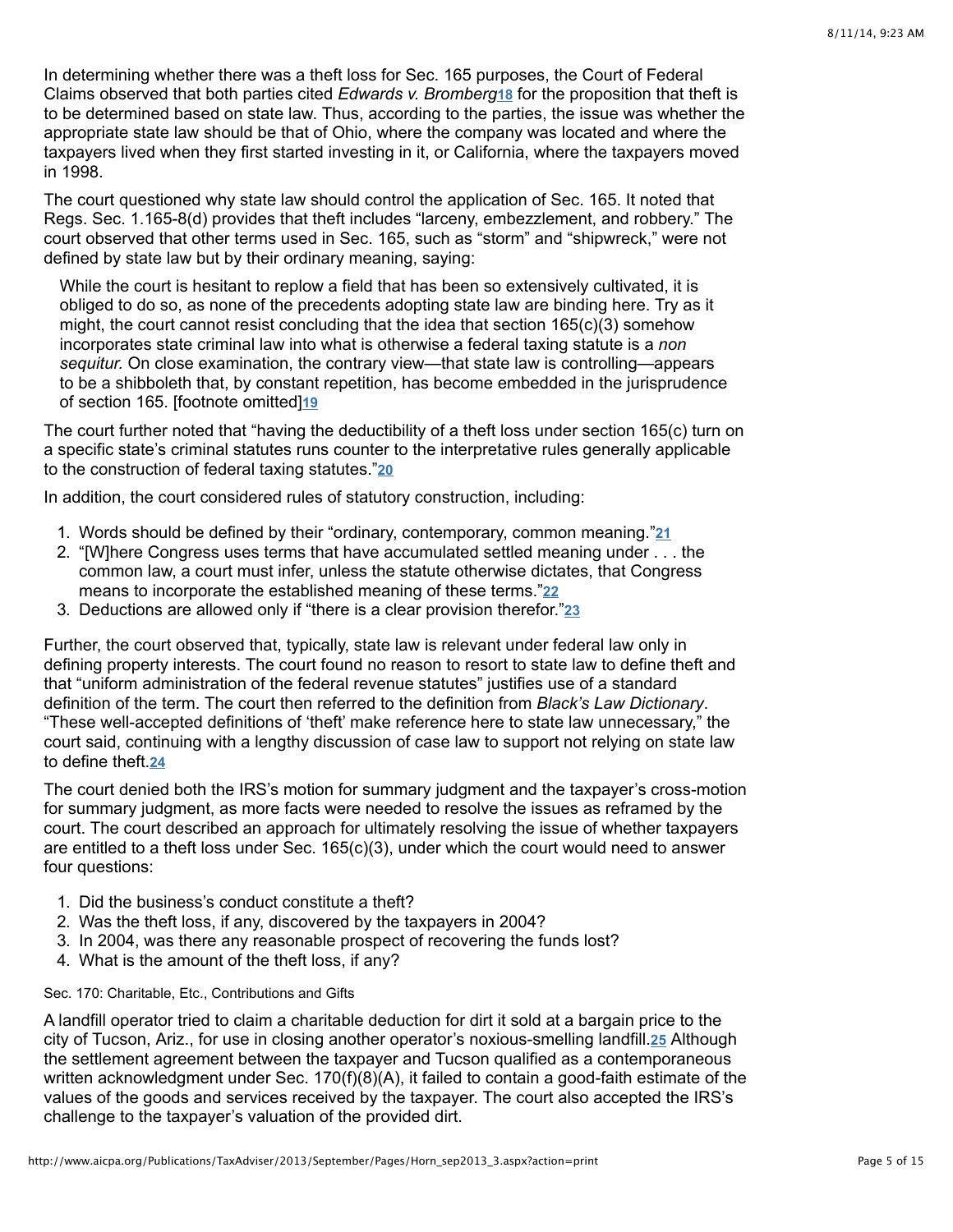In *Estate of Harvey Evenchik*,26 the Tax Court continued to make clear its lack of patience with sloppy, poorly prepared appraisals of donated property. In this case, the taxpayer donated approximately 72% of his shares in a corporation that owned two apartment buildings to a nonprofit housing corporation. However, the attached appraisal valued the apartment buildings themselves, not the capital stock donated. It also failed to account for the fact that only a partial interest was donated. The court noted that "the appraisals had gaping holes of required information" as well.

In Villareale[,](http://www.aicpa.org/Publications/TaxAdviser/2013/September/Pages/Horn_sep2013_3.aspx?action=print#fn_27) 27 the taxpayer was denied deduction of cash contributions that exceeded \$250 each to a ferret rescue organization that she co-founded, served as president, and managed the finances for. The organization did not issue the required contemporaneous written acknowledgments for those contributions. The taxpayer acknowledged this failure but argued that it would have been "futile to issue herself a statement." She was allowed to deduct a series of donations of less than \$250 each.

In Minnick,<sup>28</sup> the taxpayers' agreement for a donated conservation easement falsely stated there was no existing mortgage on the property donated and contained a provision allowing for amending the terms of the agreement. This cost the taxpayers more than \$180,000 in additional tax plus a 20% accuracy-related penalty. However, the Tax Court refused the IRS's request to double the penalty to 40%. The taxpayers failed to have the bank execute a subordination agreement until nearly two years after the IRS issued the notice of deficiency and five years after the original donation was made. Their claim that the bank would have been willing to do so at any time was rejected by the court, since the taxpayers had been required to pay down a portion of the mortgage to obtain the bank's agreement. Besides, "intention and willingness are not what matters," stated the court.

In *Crimi*[,](http://www.aicpa.org/Publications/TaxAdviser/2013/September/Pages/Horn_sep2013_3.aspx?action=print#fn_29) 29 the Tax Court handed the taxpayers a rare victory in a case where the qualified appraisal and documentation requirements of Sec. 170(f)(11) and associated regulations were not precisely followed. In July 2004, the taxpayers transferred 65 acres of undeveloped land to Morris County, N.J., in exchange for \$1,550,000. Based on a 2000 appraisal, the taxpayers claimed the land was valued at \$2,950,000 and claimed a charitable contribution of \$1,400,000. The IRS denied the deduction based on three arguments: First, it found that the contemporaneous written acknowledgment was faulty because it was not signed by a county official, incorrectly described the property, and did not state whether the donee provided any goods or services to the donors. The court disagreed, stating that the town official who signed acted as an agent for the county (as allowed under Rev. Rul. 2002-67[30](http://www.aicpa.org/Publications/TaxAdviser/2013/September/Pages/Horn_sep2013_3.aspx?action=print#fn_30)), that a small typographical error in the description did not prevent the IRS from identifying the exact parcel donated, and that the letter did state that a payment of \$1,550,000 had been made to the donors in exchange for the property, precluding the need for any further "goods or services" language.

Second, the IRS claimed that the highest and best use of the land was conservation, with a maximum fair market value of \$660,000, far below the consideration received by the taxpayer. The court, based on expert testimony (two experts each for the taxpayer and the IRS), concluded that the property's fair market value on the date of contribution was nearly \$2,966,000.

Finally, the IRS argued that the appraisal from 2000 was not qualified because it failed to meet the requirements of Regs. Sec. 1.170A-13(c)(3). However, the taxpayers argued—and the court agreed—that they were entitled to reasonable-cause relief under Sec. 170(f)(11)(A)(ii)(II) because the taxpayers had reasonably and in good faith depended on the advice and opinion of their CPA of more than 24 years that the 2000 appraisal satisfied the requirement to attach a qualified appraisal to the return.

#### Sec. 183: Activities Not Engaged in for Profit

A horse-breeding case[,](http://www.aicpa.org/Publications/TaxAdviser/2013/September/Pages/Horn_sep2013_3.aspx?action=print#fn_31) *Dodds*,31 illustrates several important considerations regarding the hobby loss limitation. The taxpayer owned a successful accounting firm, worked 70 to 80 hours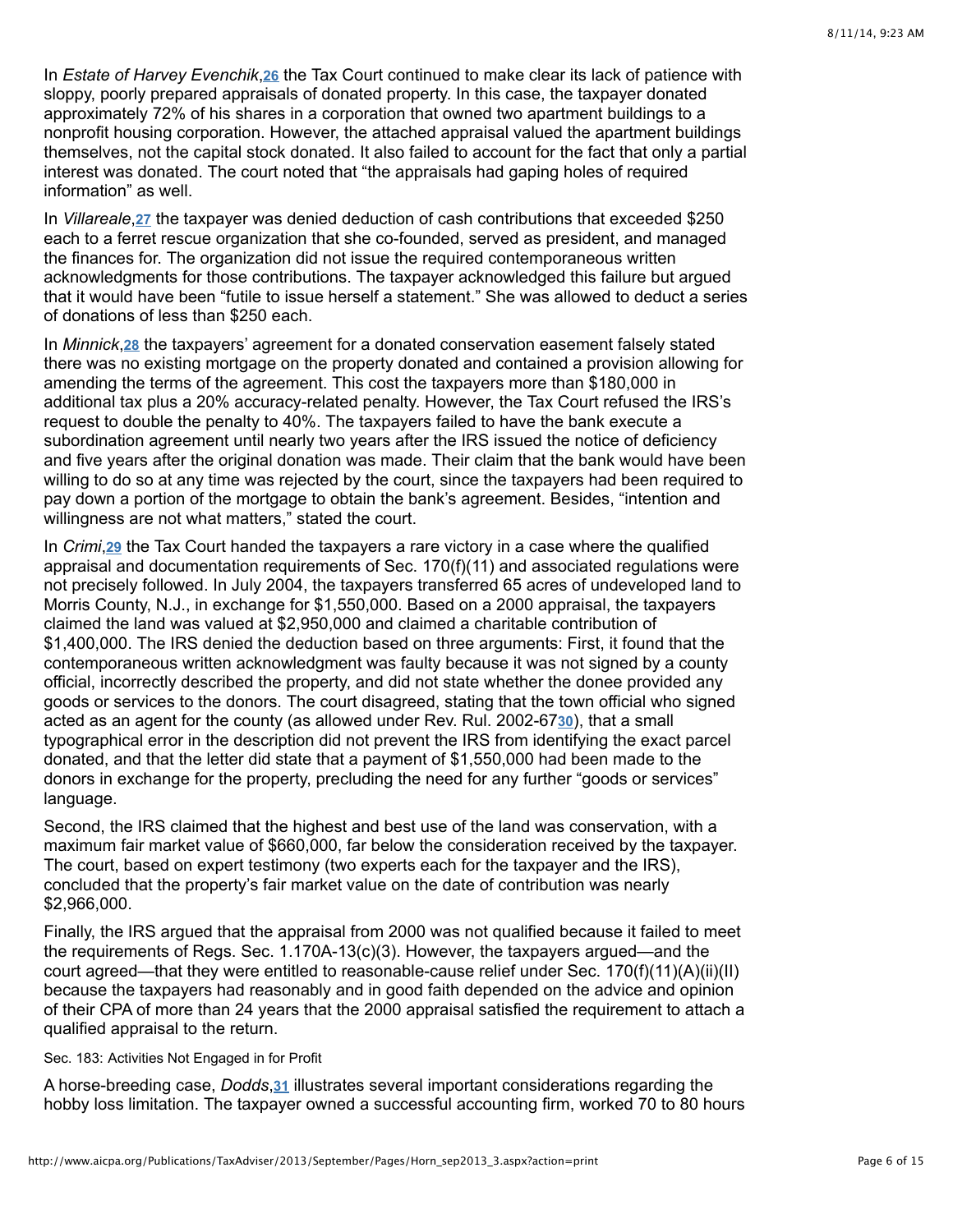a week during filing season, and earned a substantial six-figure income from his practice. He also started breeding horses in 1995. From then until 2003, he generated zero gross income from the horse-breeding activity and between 1995 and 2011 racked up cumulative net losses of nearly \$1.5 million. The Tax Court's decision against him (which involved only 2007 and 2008) was based on the nine-factor analysis under Regs. Sec. 1.183-2(b) of whether an activity is engaged in for profit. Weighing against a profit motive were the taxpayer's unbusinesslike manner of carrying on the activity, his lack of success in similar activities, his history of losses, his lack of even occasional profits, and his financial status.

Interestingly, the court found the "elements of personal pleasure" factor neutral, despite its acceptance of his testimony that neither he nor his family ever rode the horses and that he spent more than 1,500 hours each year doing the "dirty work," such as mucking stalls, feeding the horses, and administering medicine. The court reasoned that to have poured all that money into the activity over the years, the taxpayer must have been getting some satisfaction from it.

The court's critique of the taxpayer's business practices in carrying on his horse breeding is worth noting. The court faulted the taxpayer for not maintaining a separate bank account for the activity, although he did maintain separate financial records for it. Also, the court stated that the taxpayer's lack of a business plan with "more than just generalized goals" showed a lack of effort to reduce his losses. This was despite the fact that, based on expert advice, he changed his mode of breeding in 2004 and that he developed and patented a device to cut down on feed waste. Key takeaways: Always open a separate business bank account and maintain an updated, specific business plan.

### Sec. 212: Expenses for Production of Income

In Heinbockel, [32](http://www.aicpa.org/Publications/TaxAdviser/2013/September/Pages/Horn_sep2013_3.aspx?action=print#fn_32) married taxpayers were engaged in several lines of businesses that included the husband's one-airplane transport company and the couple's purported residential rental business and grape farming operations. The air transport company never became profitable due to a lack of sources of revenue. The taxpayers reported losses from this activity totaling about \$210,000 for tax years 2005 through 2007 on Schedule C.

As for the purported residential rental activity, the wife gave her brother a loan to purchase and manage real property, for which he would pay her interest and/or rent. When the loan fell through, the couple reported the loss from the loan on a Schedule E, *Supplemental Income and Loss,* for 2005. Other deductions on Schedule E included legal fees related to the loan. Meanwhile, the grape farming venture was also entangled with lawsuits and did not generate any income, so the taxpayers reported net losses of about \$49,000 for 2005, \$13,000 for 2006, and \$8,000 for 2007 on Schedule F, *Profit or Loss From Farming*.

The IRS issued notices of deficiency disallowing the losses from the three activities. The taxpayers challenged the IRS's determination in Tax Court. The Tax Court found that the taxpayers lacked a profit motive in the air transport activity, and they never got beyond the startup phase of grape farming; hence, they were unable to claim any losses or deductions for those activities. The court also found that the taxpayers did not conduct a lending business, because the taxpayers failed to show that they treated the wife's lending activities like a business. However, the court allowed the taxpayers to take a capital loss (subject to the Sec. 1211 \$3,000 limitation) related to the activity and to deduct some of the legal fees as miscellaneous itemized deductions subject to the 2%-of-AGI floor.

# Sec. 213: Medical, Dental, Etc., Expenses

In Longino[,](http://www.aicpa.org/Publications/TaxAdviser/2013/September/Pages/Horn_sep2013_3.aspx?action=print#fn_33) 33 the taxpayer claimed medical and dental expenses for 2006 that at trial he asserted totaled \$11,949. He also claimed dependency exemptions for four children, three of whom did not reside with him and for whom he did not file Form 8332, *Release of Claim to Exemption for Child of Divorced or Separated Parents*, or a substitute. He also claimed deductions for ordinary and necessary business expenses of his law practice, charitable contributions, and tuition and fees.

The taxpayer failed to provide substantiation for the deducted expenses. He was able to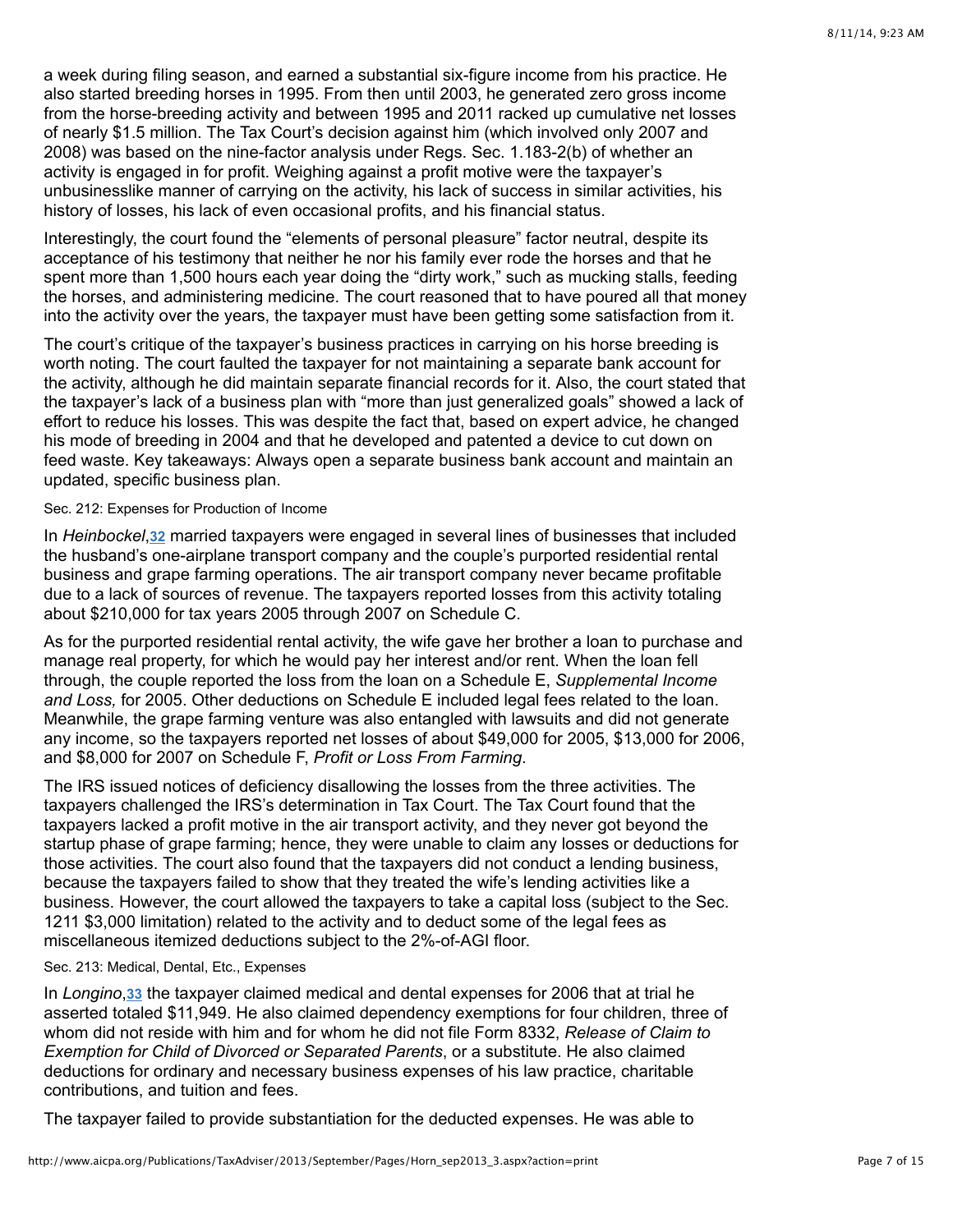furnish evidence for \$7,207 of the claimed medical and dental expenses. Included in that amount, however, was \$4,421 for an in-vitro fertilization procedure for his former fiancée. Since she was an unrelated person and the taxpayer failed to prove that he had difficulty conceiving children, the court found that he was ineligible to claim the expense. The documentation submitted for the remaining \$2,786 of claimed medical and dental expenses did not clearly indicate all were paid to health care service providers for qualifying medical care, so the court did not allow deductions for these expenses.

The court also disallowed the dependency exemptions for three children, most of the claimed business expenses, and all the claimed charitable contributions and tuition and fees deductions. In addition, the court held that the taxpayer was negligent in preparing his 2006 tax return, as he did not demonstrate reasonable care.

#### Sec. 215: Alimony, Etc., Payments

In Schuller, 34 the Tax Court disallowed the alimony deduction claimed by the taxpayer, a former member of the Air Force, for payments to his former spouse made by the Defense Finance and Accounting Service (DFAS).

The taxpayer and his wife divorced in 1994, but the taxpayer did not attend the county court hearing for the divorce settlement, and the county court consequently awarded 60% of his Air Force retirement pay to his former wife as her sole and separate property. In 1998, the DFAS began distributing 50% of the taxpayer's retirement to the taxpayer and the remaining 50% to the former spouse. In 2007 and 2008, both parties each received \$15,384 and \$15,738 in those respective years. The taxpayer then claimed \$15,384 and \$15,738 as alimony deductions on his 2007 and 2008 returns; however, the court disallowed these deductions.

Sec. 215(a) allows for a deduction of money paid for alimony if such payments meet the requirements of Sec. 71(b), including that they are made in cash. Transfers of property do not constitute cash paid for alimony purposes. The DFAS made payments directly to the taxpayer's former spouse, and these payments were not owed by DFAS to the taxpayer or otherwise includible in his income. Consequently, the court held that the taxpayer was not allowed to deduct the payments.

# Sec. 280A: Business Use of Home

In Langley[,](http://www.aicpa.org/Publications/TaxAdviser/2013/September/Pages/Horn_sep2013_3.aspx?action=print#fn_35) 35 married taxpayers in 2008 bought a single-family home, intending to remodel and sell it. They were unable to sell the property due to the downturn in the housing market, so they moved the taxpayer's mother into the property. On their Schedule E they reported rental real estate expenses but did not report any rental income.

Under Secs. 280A(a), (b), and (d), a taxpayer cannot take deductions for expenses related to a dwelling unit that the taxpayer used as a residence. A taxpayer uses a dwelling unit as a residence if he or she uses it for "personal purposes" for more than the greater of 14 days or 10% of the number of days during the tax year that the unit is rented at a fair rental value. Personal use by the taxpayer includes uses by a member of the taxpayer's family, including a parent. The Tax Court held that the taxpayers had not used the property as a rental property rather than a personal residence. They did not have a lease on the property, and the rent they said they charged, \$600 per month, was well below the fair rental value of between \$800 and \$1,100 per month. Therefore, the court disallowed the Schedule E deductions the taxpayers claimed for the property. The IRS did allow mortgage interest and taxes on the property as itemized deductions on Schedule A, *Itemized Deductions*.

**Planning tip:** A deduction for rental property expenses may be allowed in cases with a family member as a tenant if the taxpayer receives a fair market rent from the family member. Fair market rent can be established by rents charged for comparable rental properties.

### Sec. 469: Passive Activity Losses and Credits Limited

In Hudzik,<sup>36</sup> the taxpayer claimed losses from rental real estate activities, asserting she qualified as a real estate professional. Her returns were self-prepared. She claimed she relied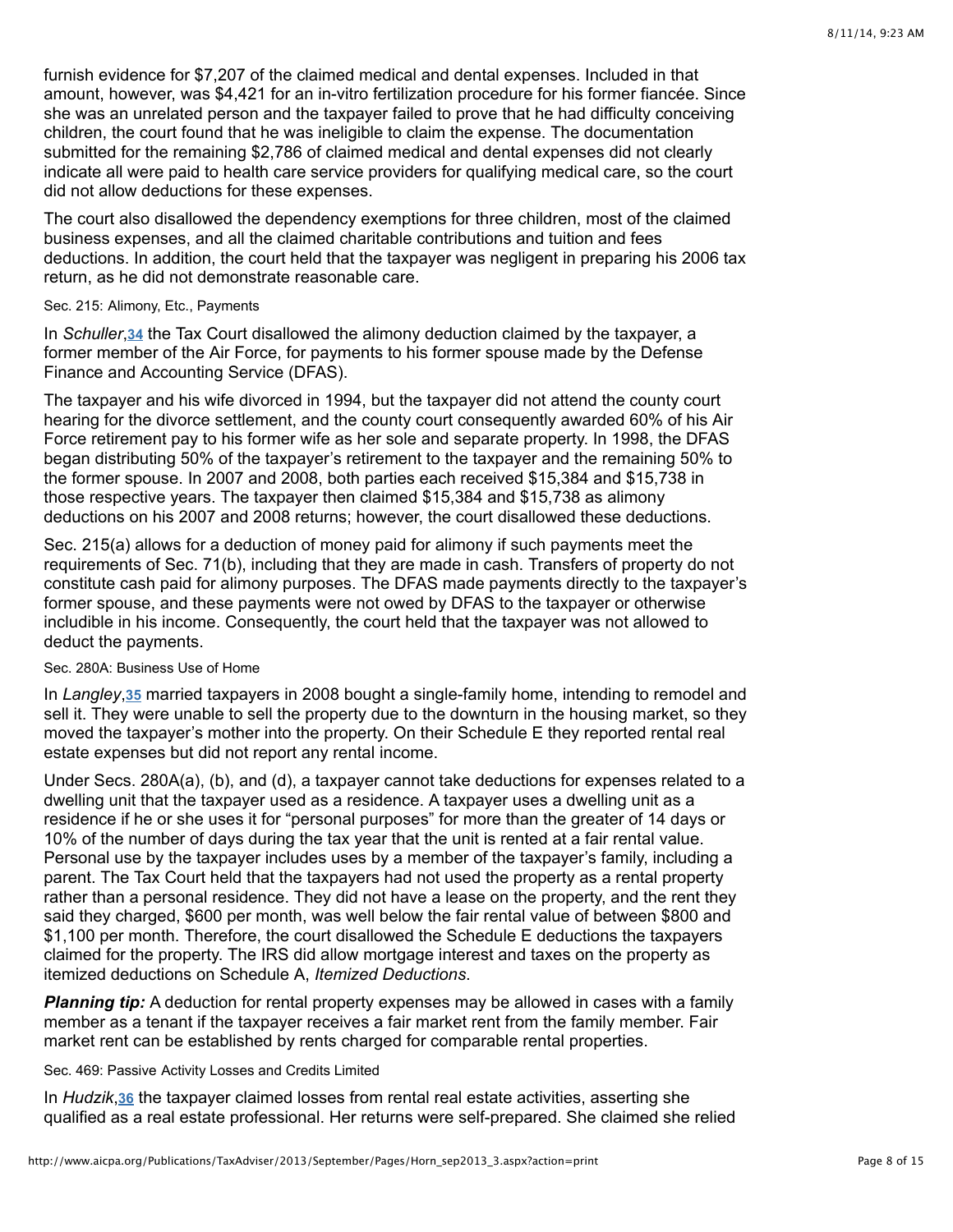on the questions posed by TurboTax in concluding she qualified as a real estate professional. The Tax Court held that the taxpayer did not qualify as a real estate professional for the years in question, as she did not establish that she performed more than one-half of her personal services in real property trades or businesses. The court did not find the taxpayer's record of hours credible, considering that she had a full-time job in an unrelated occupation. The court therefore did not address whether she materially participated in the rental real estate activities either in total or individually.

Because the court held that the taxpayer was not a real estate professional, it disallowed her rental real estate losses to the extent that she did not qualify under the Sec. 469(i) exception allowing a maximum loss deduction of \$25,000, subject to phaseout, for taxpayers that actively participate in rental real estate activities.

The Tax Court also held that the taxpayer was liable for accuracy-related penalties because she had not acted in good faith, primarily because her recordkeeping appeared to have inflated the hours spent in rental real estate activities.

In Thomas, 37 the IRS did not adjust a taxpayer's rental loss on its notice of deficiency to the taxpayer but at trial claimed that the taxpayer could not take the losses under Sec. 469. The taxpayer claimed that he was a real estate professional, so the losses were deductible. The Tax Court held that the taxpayer was a real estate professional because the IRS failed to prove otherwise. The Tax Court concurred with disallowing the deductions for some additional expenses related to the rental activities claimed on an amended return filed during the audit of the original return because the taxpayer failed to substantiate the additional expenses. Where the Tax Court found that adequate substantiation was provided, the deductions were allowed.

In Hoskins[,](http://www.aicpa.org/Publications/TaxAdviser/2013/September/Pages/Horn_sep2013_3.aspx?action=print#fn_38) 38 the Tax Court held that a couple did not materially participate in their rental real estate activities during 2006 and 2007 and therefore were not entitled to deduct losses exceeding the limitations imposed by Sec. 469. In addition, the Tax Court held that the taxpayers were not entitled to deductions for depreciation and other expenses related to certain real properties. Accuracy-related penalties were also upheld.

The taxpayers owned properties in Florida and Ohio that were used as residential rentals or vacation rentals for periods of less than seven days, held for investment, or not completed for occupancy. The taxpayers included in their 2006 return an election to treat all interests in rental properties as a single activity. However, it was determined and agreed that some of the properties that were included were not actually rental real estate but were held for investment. Others were under construction and unavailable for occupancy. Still others had average periods of customer use of seven days or less, which is not considered a rental activity under Temp. Regs. Sec. 1.469-1T(e)(3)(ii)(A).

The taxpayers did not present convincing evidence or contemporaneous records to show that they met any of the seven tests for material participation in Temp. Regs. Sec. 1.469-5T(a). Therefore, the court held that the taxpayers did not materially participate in their rental real estate activities. The court therefore did not need to decide whether one taxpayer's activities as a licensed real estate agent qualified as a real property trade or business under Secs. 469(c) (7)(B) and (C). With respect to the real estate activities not grouped with rental real estate, the court did not find any differently than the IRS did with respect to material participation, for the same reasons as for the rental real estate.

The court further disallowed deductions for depreciation related to properties that were not ready for customer use because they had not been placed into service. It also did not allow deductions for expenses related to one property of which the taxpayers did not have legal ownership.

In Hassanipour[,](http://www.aicpa.org/Publications/TaxAdviser/2013/September/Pages/Horn_sep2013_3.aspx?action=print#fn_39) 39 the Tax Court held that the taxpayer failed to prove he spent more time on rental real estate activities than on his full-time job as a research associate and therefore did not qualify as a real estate professional. His records of his time spent on rental real estate activities did not appear to be contemporaneous. The court did not look at whether the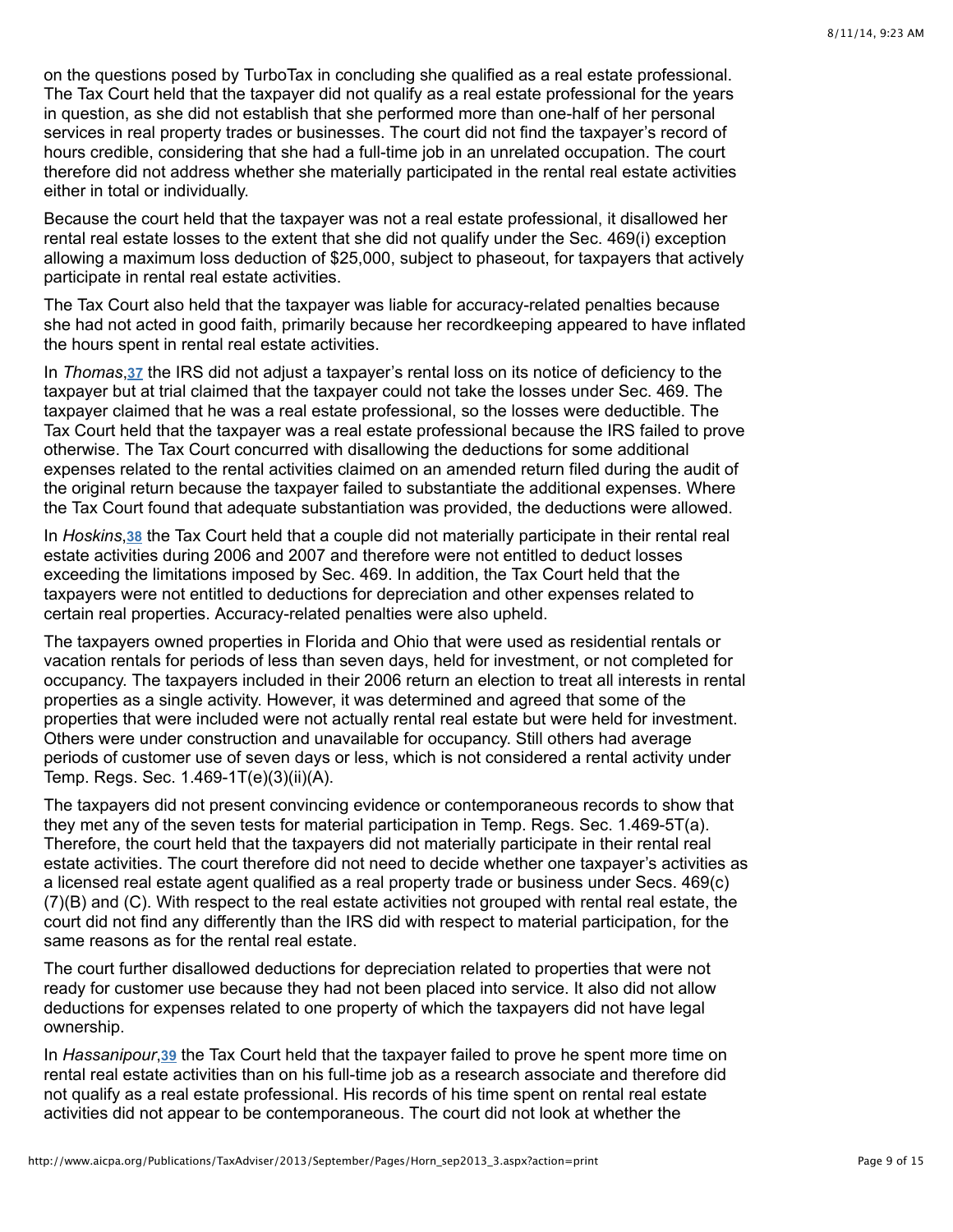taxpayer materially participated in the rental property activities, since it had concluded he did not qualify as a real estate professional.

Thus, the Tax Court held that the taxpayer's losses from rental real estate were limited under Sec. 469. The Tax Court held the taxpayer was liable for accuracy-related penalties because he did not show good faith or reasonable cause in his tax reporting positions. The court noted that he did not keep reliable records and that although he purportedly spent many hours studying the law and preparing his returns, he did not consult a tax adviser to assist him with the rules of Sec. 469, whose complexity he claimed should excuse the penalty.

# Sec. 1016: Adjustments to Basis

A U.S. district court found that the taxpayers (a foreign national couple) provided sufficient evidence to support their claim that their improved property's tax basis was higher than its purchase price.40 The court accepted the couple's accountant's entries on an IRS Adjusted *Basis Worksheet* that their lawyer testified was prepared in reliance on contemporaneous documentation, in addition to building permits, settlement statements, and photographs of property improvements.

#### Sec. 1031: Exchange of Property Held for Productive Use or Investment

The Tax Court found that a couple's real property was not used in a trade or business or as an investment at the time of a Sec[.](http://www.aicpa.org/Publications/TaxAdviser/2013/September/Pages/Horn_sep2013_3.aspx?action=print#fn_41) 1031 like-kind exchange.41 The couple could not provide sufficient evidence for their intent to turn their property into a bed and breakfast. The court also found that the taxpayers' use of the property as their personal residence four days after the sale closed showed a clear presumption of nonbusiness intent.

In another case[,](http://www.aicpa.org/Publications/TaxAdviser/2013/September/Pages/Horn_sep2013_3.aspx?action=print#fn_42) 42 the Tax Court found that an individual taxpayer's sale of his house qualified as a like-kind exchange in which the house sold had been rented to an unrelated party, and the house purchased was rented to the taxpayer's son. The Tax Court rejected the IRS's contention that the son's use of the residence did not qualify for nonrecognition treatment because it was used by the son's family for personal purposes and the taxpayer charged his son rent that was below market value. The Tax Court found that the rent paid was sufficient because the son also performed substantial home improvement work on the residence.

#### Sec. 1211: Limitation on Capital Losses

The Second Circuit affirmed the Tax Court's decision finding an individual taxpayer to be an investor in securities and not a trader, as the taxpayer's activities showed he intended to profit throughcapital appreciation and not short-term oscillations in stock prices.43 The Second Circuit agreed with the Tax Court's opinion that the taxpayer did not trade with the "frequency, extent, and regularity" indicating an intent to realize short-term profits by catching "the swings in the daily market movements."<sup>44</sup> The Second Circuit also found that the low volume of the taxpayer's trades indicated that he was not in a trade or business. Therefore, the court held, his losses were capital rather than ordinary and were limited by Sec. 1211(b).

# Sec. 1221: Capital Asset Defined

The Tax Court held that a loss realized from the taxpayer's abandonment of an option to purchase real property was ordinary and not capital.<sup>45</sup> The court found that the taxpayer purchased the option with the intent to subdivide and develop the property and that the taxpayer spent approximately 20 hours per week working on the property. The court concluded that the taxpayer would have held the property primarily for resale to customers in the ordinary course of his business and not as an investment.

#### Secs. 1401 and 1402: Tax on Self-Employment Income

In Specks[,](http://www.aicpa.org/Publications/TaxAdviser/2013/September/Pages/Horn_sep2013_3.aspx?action=print#fn_46) 46 the taxpayer, a Houston police officer, provided security services to third parties during his off-duty hours. He wore a Houston Police Department uniform and carried his personal firearm when performing the security services. The purchasers of his services did not train, supply, or equip him. The taxpayer reported income he received from providing security services as "other income" on his 2008 tax return. The issue decided by the Tax Court was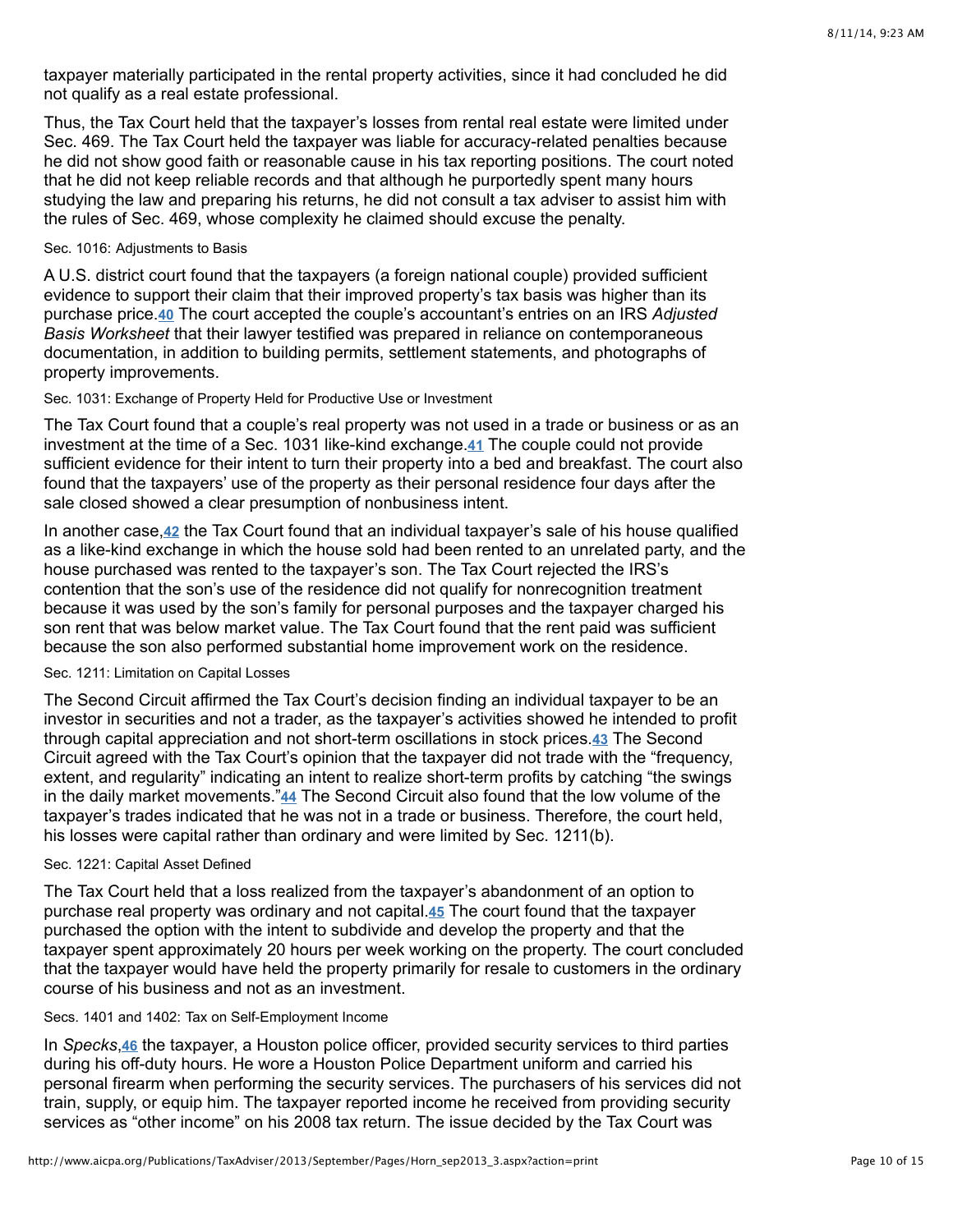whether the taxpayer was an employee or an independent contractor with respect to his security services.

The taxpayer contended that he was an employee of those for whom he provided security services and, thus, the amounts paid to him by the third parties were not subject to selfemployment tax. The court weighed seven common law factors to determine that he was an independent contractor:

- 1. Which party possesses the right to control the details and means by which the work is performed;
- 2. Which party invests in the facilities used in the work;
- 3. The opportunity of the individual for profit and loss;
- 4. Whether the principal has the right to discharge the individual;
- 5. Whether the work is part of the principal's regular business;
- 6. The permanency of the relationship; and
- 7. The relationship the parties believe they are creating. **[47](http://www.aicpa.org/Publications/TaxAdviser/2013/September/Pages/Horn_sep2013_3.aspx?action=print#fn_47)**

After giving greater weight to the right-of-control factor, the court concluded that the taxpayer failed to meet his burden of proof to establish his status as an employee and sustained the IRS's determination of self-employment tax liability.

In Howell[,](http://www.aicpa.org/Publications/TaxAdviser/2013/September/Pages/Horn_sep2013_3.aspx?action=print#fn_48) 48 the Tax Court determined that payments to married taxpayers by a limited liability company (LLC) reported as guaranteed payments on the LLC's partnership return were remuneration subject to self-employment tax rather than, as the taxpayers contended, distributions of income to a limited partner. The taxpayers formed the California LLC as a medical technology company that provided software and hardware to hospitals.

The wife was the record owner of a 60% capital interest in the LLC, and an unrelated individual owned 40%. The wife could dissolve the company at any time and could appoint its manager. She was entitled to receive an allocation of net profits or losses in proportion to her capital interest. During the years at issue, the company's principal place of business was the couple's residence. The wife signed company documents and discussed marketing strategies, and her personal credit card was used to make purchases on its behalf.

The company's Form 1065, *U.S. Return of Partnership Income*, reported guaranteed payments to the couple. On their untimely filed joint federal income tax returns, they reported the payments as part of distributive shares of partnership income to the wife as passive income not subject to self-employment tax. The couple argued that under Sec. 1402(a)(13), the wife was a passive investor and not subject to self-employment tax. Subsequently, they argued instead that the payments were distributions from the LLC.

The court cited *Renkemeyer[,](http://www.aicpa.org/Publications/TaxAdviser/2013/September/Pages/Horn_sep2013_3.aspx?action=print#fn_49) Campbell & Weaver LLP*,49 in which the Tax Court held that certain members of a law firm that operated as a limited liability partnership were not limited partners for purposes of Sec. 1402(a)(13) because the distributive shares received arose from legal services they provided on behalf of the firm in their capacity as partners. Sec. 1402(a)(13) provides that a limited partner may exclude his distributive share of income from net earnings from self-employment, except for guaranteed payments for services actually rendered to or on behalf of the partnership to the extent they are established to be in the nature of remuneration for those services.

In the instant case, the Tax Court held that the payments were guaranteed payments that were subject to self-employment tax because the wife was more than a passive investor and provided services to the partnership. Noting that the services provided by the wife were minimal, the court suggested that if the taxpayers had documented the extent to which the payments were not for services rendered, the payments might have escaped self-employment tax.

In a field attorney advice memorandum dated March 29, 2013, and released in early May, the IRS Office of Chief Counsel (OCC) advised that Pennsylvania's elected constables were not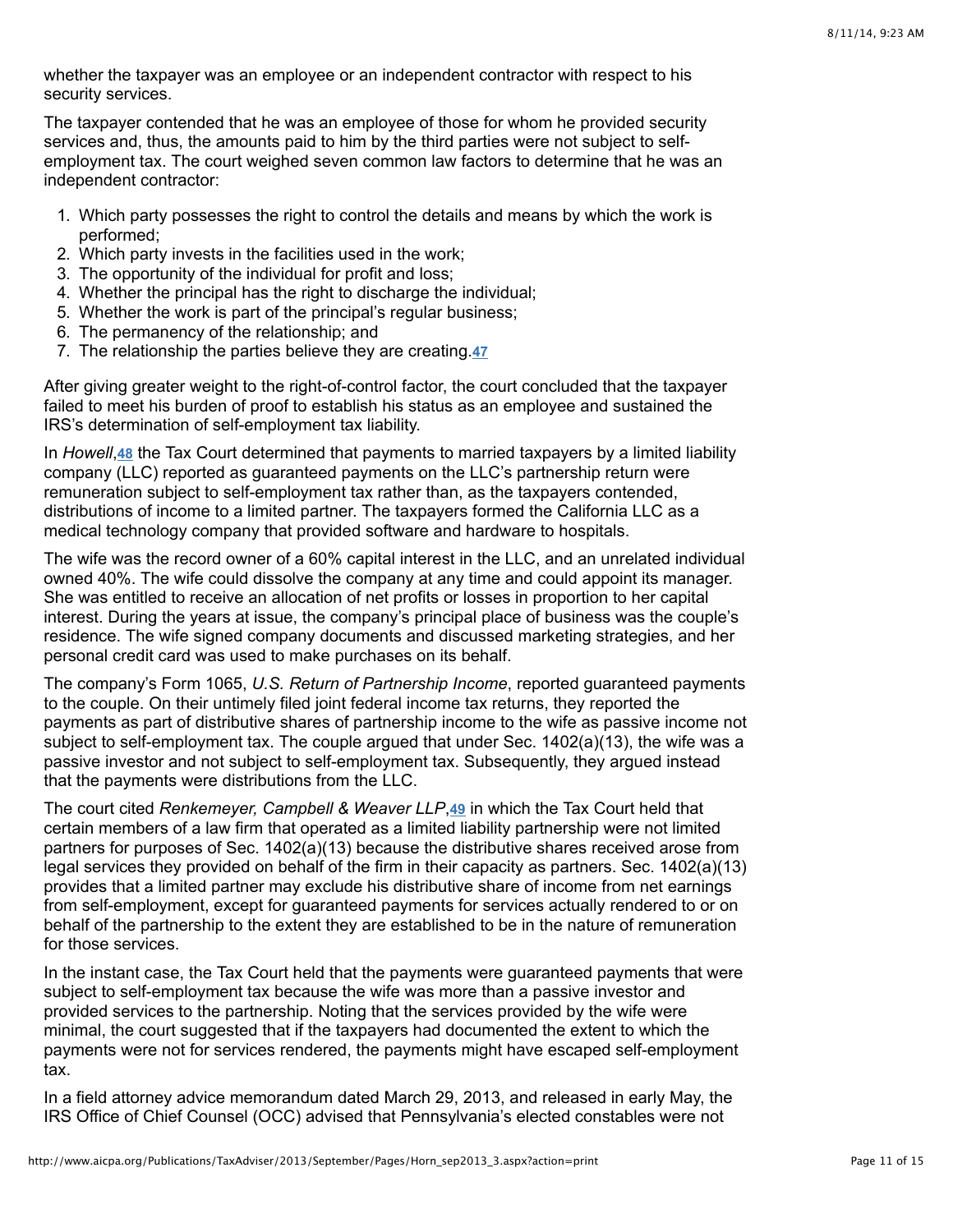subject to self-employment tax but were employees for purposes of FICA and income tax withholding. **[50](http://www.aicpa.org/Publications/TaxAdviser/2013/September/Pages/Horn_sep2013_3.aspx?action=print#fn_50)**

The OCC concluded that the constables were covered by an agreement under Section 218 of theSocial Security Act.<sup>51</sup> The Social Security Administration had determined that the constables were covered under the state's Section 218 agreement. Secs.  $3121(b)(7)(E)$  and (d)(4) provide that individuals performing services covered by a Section 218 agreement are employees for FICA tax purposes.

The memorandum further concluded that the constables' compensation was not solely feebased, as described by Sec. 1402(c)(1). If it had been (and the constables had not been covered by a Section 218 agreement) they may have been subject to self-employment tax.

Self-Employment Contributions Act (SECA) tax is imposed on net earnings from selfemployment derived by an individual from any trade or business.**52** The general rule is that performingfunctions of a public office does not constitute a trade or business.**53** However, if compensation for the performance of those functions is solely on a fee basis, it is a trade or business.

With respect to FICA, the memorandum determined, based on a common law analysis, that the constables were employees. They were also considered employees for the purposes of income tax withholding under Sec. 3401(c) because they were elected officials. Since a county controlled the payments to the constables, it was the statutory employer under Sec. 3401(d)(1).

Sec. 6654: Failure by Individual to Pay Estimated Income Tax

In*Brennan, 54* an individual taxpayer asked the Tax Court to review a collection due process (CDP) appeal determination by the IRS Office of Appeals regarding a levy to collect unpaid income tax and penalties. The court found that the taxpayer was barred from asserting reasonable cause to challenge the penalties imposed under Secs. 6651(a)(1) and (2) and 6654.

The taxpayer failed to file his 2008 income tax return. As a result, in April 2010, the IRS prepared a substitute for return and issued a notice of deficiency in August 2010 that included the tax shown on the substitute for return and penalties. The taxpayer did not request a redetermination of the tax liability and penalties, and therefore the IRS assessed the tax and penalties and later issued a final notice of intent to levy to collect the amount unpaid. In response to the final notice, the taxpayer requested a CDP hearing, claiming that the substitute for return did not consider deductions to which he was entitled. Following the request for a hearing, the taxpayer filed a late 2008 tax return showing an amount due that was less than that assessed on the substitute for return. The IRS accepted the return and adjusted the unpaid liability to reflect the taxpayer's self-reported liability. Additionally, the IRS reduced the penalties and interest to reflect those that would be properly calculated on the reduced liability.

At the CDP hearing, the taxpayer argued that the total amount assessed by the IRS was greater than the amount shown on the self-reported tax return that was filed. The taxpayer was informed that the difference was due to the penalties and interest. The Office of Appeals issued a notice of determination in support of the previously issued levy notice. Upon receipt of the notice of determination, in January 2012, the taxpayer filed a petition for review of the determination, claiming that he had reasonable cause with respect to his failure to file and pay tax and that the penalties should be abated. The Tax Court found that the taxpayer did not timely raise his reasonable-cause defense, which should have been raised in August 2010 upon receipt of the notice of deficiency.

In Kanofsky, [55](http://www.aicpa.org/Publications/TaxAdviser/2013/September/Pages/Horn_sep2013_3.aspx?action=print#fn_55) the Third Circuit affirmed a Tax Court decision upholding the IRS's calculation of a taxpayer's tax liability and penalties. The IRS disallowed certain claimed business and rental expense deductions. The appellate court also found the taxpayer liable for the tax and penalties under Secs. 6651(a)(1) and (2) and 6654.

The taxpayer failed to submit returns or pay taxes for 2006 and 2007. The taxpayer's income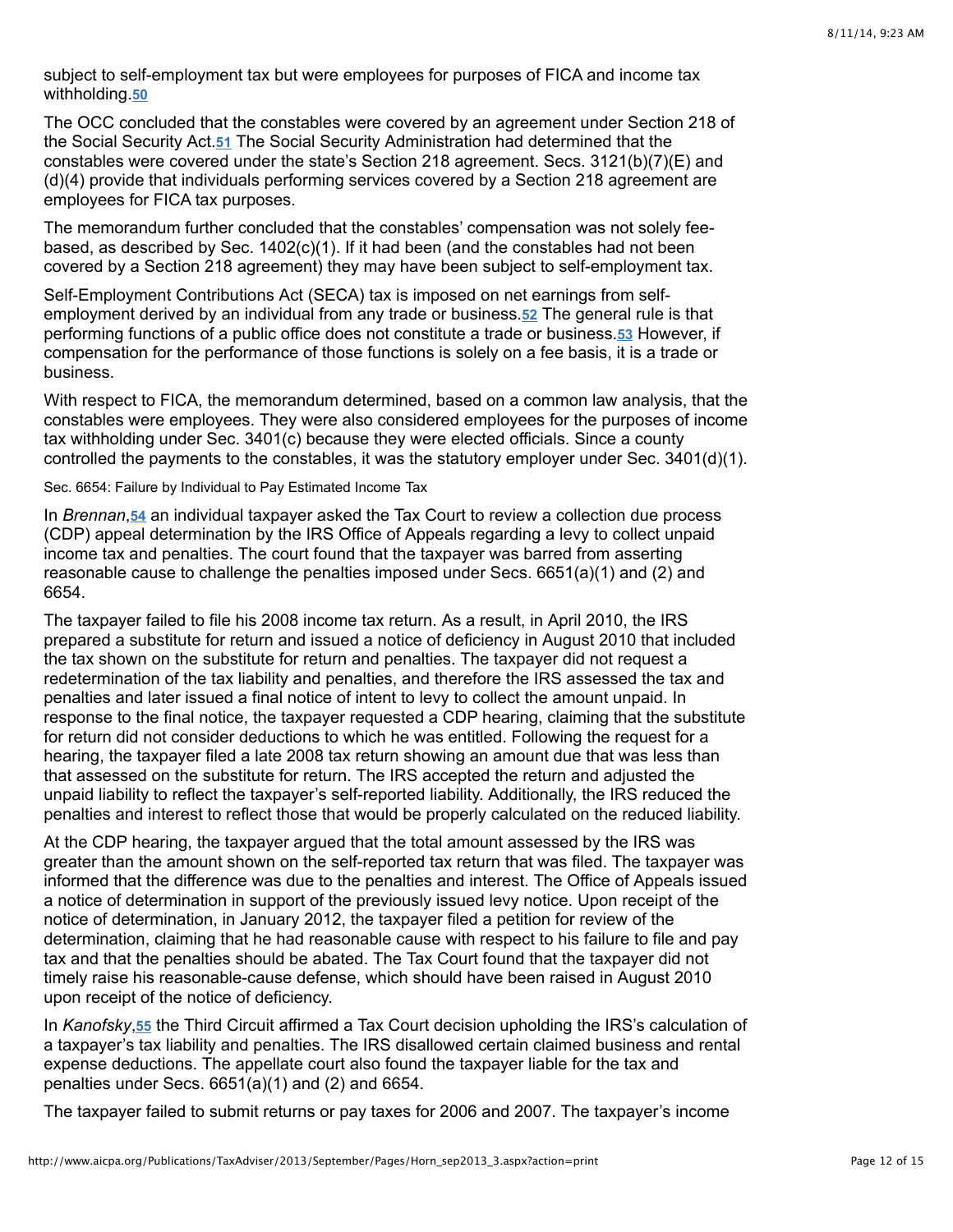during these years included wages, Social Security payments, dividends, capital gains, and pension distributions. On Forms W-4, *Employee's Withholding Allowance Certificate*, filed with his employer, the taxpayer claimed exemption from federal tax withholding, and he did not make estimated tax payments. As a result of his failure to file and pay taxes due, the IRS assessed tax and penalties in a deficiency notice sent to the taxpayer. Upon receipt of the notice, the taxpayer unsuccessfully challenged the assessments in the Tax Court and appealed to the Third Circuit.

Under Sec. 6001, taxpayers bear the burden of establishing that they are entitled to claimed deductions. The taxpayer claimed that he was entitled to deductions under Sec. 162 for ordinary and necessary expenses of a trade or business, but that the IRS and the Tax Court had unfairly prevented him from presenting evidence at trial that proved he was entitled to the deductions. According to the Third Circuit, the taxpayer had been allowed to present numerous documents in his Tax Court trial that substantiated expenses, and the court had properly admitted those that were relevant into evidence. Thus, the appellate court upheld the Tax Court's decision that the taxpayer failed to meet his burden of proof that he was entitled to the disallowed deductions or did not owe the taxes or penalties the IRS had assessed.

In *Christman*[,](http://www.aicpa.org/Publications/TaxAdviser/2013/September/Pages/Horn_sep2013_3.aspx?action=print#fn_56) 56 married taxpayers sought a refund of penalties assessed under Secs. 6651(a) (2) and 6654 for tax years 1996 through 1998. In 2000, the taxpayers were audited by the IRS, which determined that, during the years in question, the taxpayers improperly treated losses from securities trading as ordinary rather than capital, and assessed additional tax and penalties. The taxpayers attempted to negotiate with the IRS, which abated the penalties fully for 1996 and partially for 1997 and 1998. The penalties abated were those under Sec. 6651(a) (2) but not those under Sec. 6654. The taxpayers filed suit in the Court of Federal Claims to recover the balance of the penalties.

The taxpayers claimed that under Sec. 6651(a)(2), a reasonable-cause exception should have been deemed by the IRS to excuse their failure to timely pay and that under Sec. 6654, a waiver exception excused their failure to pay estimated taxes. They also claimed that because the IRS had abated the Sec.  $6651(a)(2)$  penalty in full for 1996, it was required to do so for 1997 and 1998.

The court rejected the reasonable-cause claim with respect to both penalties. The arguments in support of a reasonable-cause exception were either erroneous or could not be made under the substantial-variance doctrine because the taxpayers had not made them in their refund claim. The court rejected the second claim regarding inconsistency in the abatement of the penalty because under well-established law, each tax year is treated separately, and the taxpayers had not cited any binding precedent in support of their argument.

# *Footnotes*

*Field*, T.C. Memo. 2013-111. [1](http://www.aicpa.org/Publications/TaxAdviser/2013/September/Pages/Horn_sep2013_3.aspx?action=print#fnref_1)

 $2$  American Taxpayer Relief Act of 2012, P.L. 112-240.

 $\frac{3}{5}$  $\frac{3}{5}$  $\frac{3}{5}$  Sec. 68(b).

*(Greenbook)*, pp. 134–5 (April 2013). [4](http://www.aicpa.org/Publications/TaxAdviser/2013/September/Pages/Horn_sep2013_3.aspx?action=print#fnref_4) *[General Explanations of the Administration's Fiscal Year 2014 Revenue Proposals](http://www.treasury.gov/resource-center/tax-policy/Pages/general_explanation.aspx)*

*Scott*, No. 2:12-cv-00389-ODW (C.D. Cal. 4/5/13). [5](http://www.aicpa.org/Publications/TaxAdviser/2013/September/Pages/Horn_sep2013_3.aspx?action=print#fnref_5)

<u><sup>[6](http://www.aicpa.org/Publications/TaxAdviser/2013/September/Pages/Horn_sep2013_3.aspx?action=print#fnref_6)</sup> Rev. Rul. 80-44, 1980-1 C.B. 34.</u>

<sup>Z</sup> *Picard*, 165 F.3d [7](http://www.aicpa.org/Publications/TaxAdviser/2013/September/Pages/Horn_sep2013_3.aspx?action=print#fnref_7)44 (9th Cir. 1999).

*Smallwood*, No. EDCV 12-00023 VAP, (C.D. Cal. 12/28/12). [8](http://www.aicpa.org/Publications/TaxAdviser/2013/September/Pages/Horn_sep2013_3.aspx?action=print#fnref_8)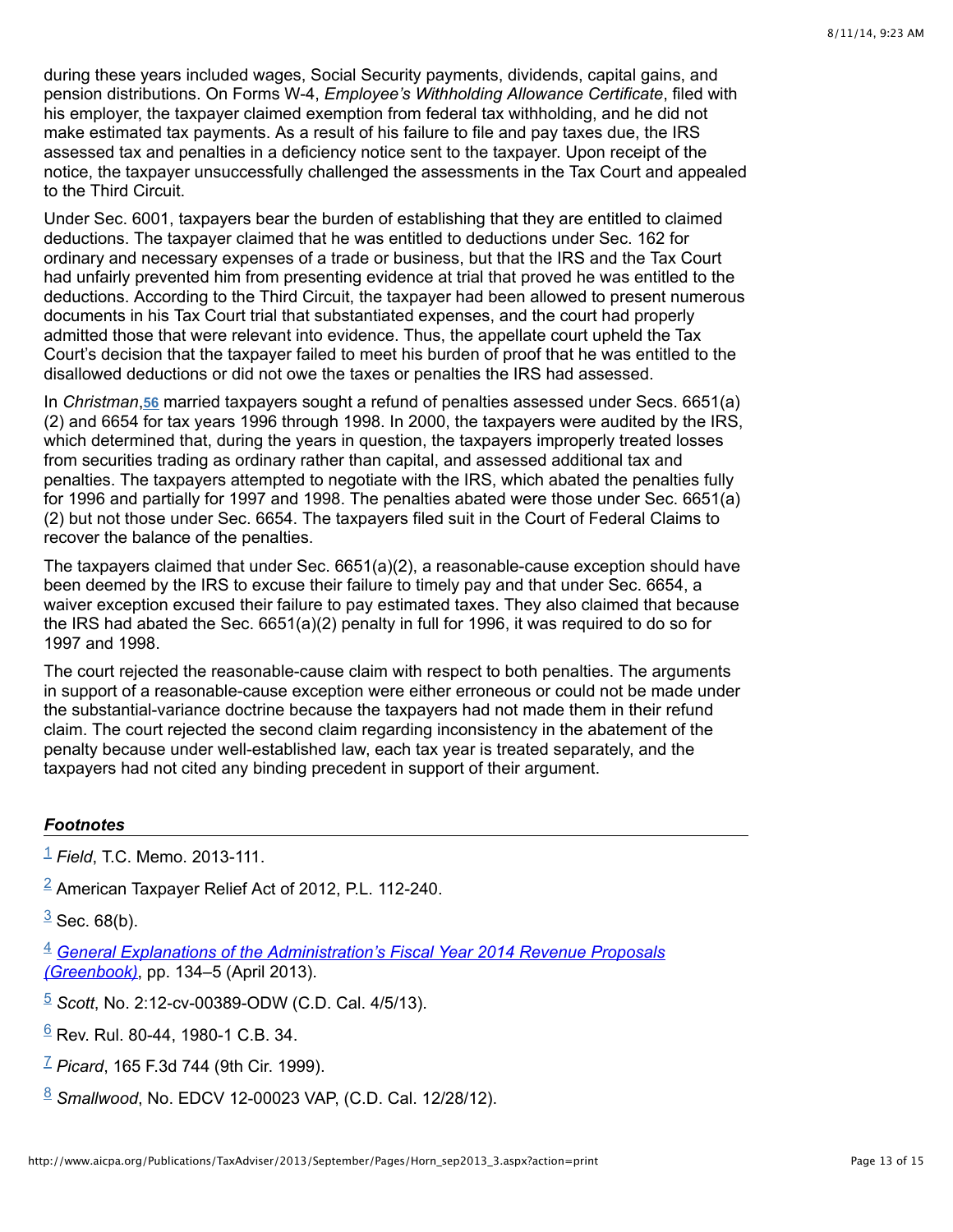$\frac{9}{2}$  $\frac{9}{2}$  $\frac{9}{2}$ Rev. Proc. 2013-16, 2013-7 I.R.B. 488.

 $\frac{10}{10}$  $\frac{10}{10}$  $\frac{10}{10}$  IRS Letter Rulings 201310044 (3/8/13), 201310042 (3/8/13), 201308031 (2/22/13), 201306024 (2/8/13), 201306025 (2/8/13), 201304009 (1/25/13), 201304010 (1/25/13), 201302042 (1/11/13), 201252019 (12/28/12), 201251021 (12/21/12), 201250026 (12/14/12), 201249017 (12/7/12), 201245028 (11/9/12), and 201241013 (10/12/12).

 $\frac{11}{1}$  $\frac{11}{1}$  $\frac{11}{1}$  REG-130507-11; see Prop. Regs. Sec. 1.1411-4(h), Example (4); **FAQ No. 10.** 

- Oliver, T.C. Memo. 2013-117.
- *Begay*, T.C. Memo. 2013-17.
- Guy, T.C. Memo. 2013-103.
- *Striefel*, T.C. Memo. 2013-102.
- IRS Letter Ruling 201316003 (4/19/13).
- *Goeller*, No. 10-731T (Fed. Cl. 3/20/13).
- *Edwards v. Bromberg*, 232 F.2d 107 (5th Cir. 1956).
- *Goeller*, slip op. at 7.
- $\frac{20}{1}$  $\frac{20}{1}$  $\frac{20}{1}$ Id., slip op. at 8.
- <sup>[21](http://www.aicpa.org/Publications/TaxAdviser/2013/September/Pages/Horn_sep2013_3.aspx?action=print#fnref_21)</sup> Quoting *Perrin*, 444 U.S. 37, 42 (1972).
- <sup>[22](http://www.aicpa.org/Publications/TaxAdviser/2013/September/Pages/Horn_sep2013_3.aspx?action=print#fnref_22)</sup> Quoting Neder, 527 U.S. 1, 21 (1999).
- Quoting *INDOPCO, Inc.*, 503 U.S. 79, 84 (1992).
- *Goeller*, slip op. at 11.
- Boone Operations Co., LLC, T.C. Memo. 2013-101.
- *Estate of Harvey Evenchik*, T.C. Memo. 2013-34.
- <sup>[27](http://www.aicpa.org/Publications/TaxAdviser/2013/September/Pages/Horn_sep2013_3.aspx?action=print#fnref_27)</sup> Villareale, T.C. Memo. 2013-74.
- *Minnick*, T.C. Memo. 2012-345.
- *Crimi*, T.C. Memo. 2013-51.
- Rev. Rul. 2002-67, 2002-2 C.B. 873.
- *Dodds*, T.C. Memo. 2013-76.
- *Heinbockel*, T.C. Memo. 2013-125.
- *Longino*, T.C. Memo. 2013-80.
- *Schuller*, T.C. Memo. 2012-347.
- *Langley*, T.C. Memo. 2013-22.
- *Hudzik*, T.C. Summ. 2013-4.
- *Thomas*, T.C. Summ. 2013-5.
- *Hoskins*, T.C. Memo. 2013-36.
- *Hassanipour*, T.C. Memo. 2013-88.
- *Yiu*, No. 11-875 (D.N.J. 9/26/12).